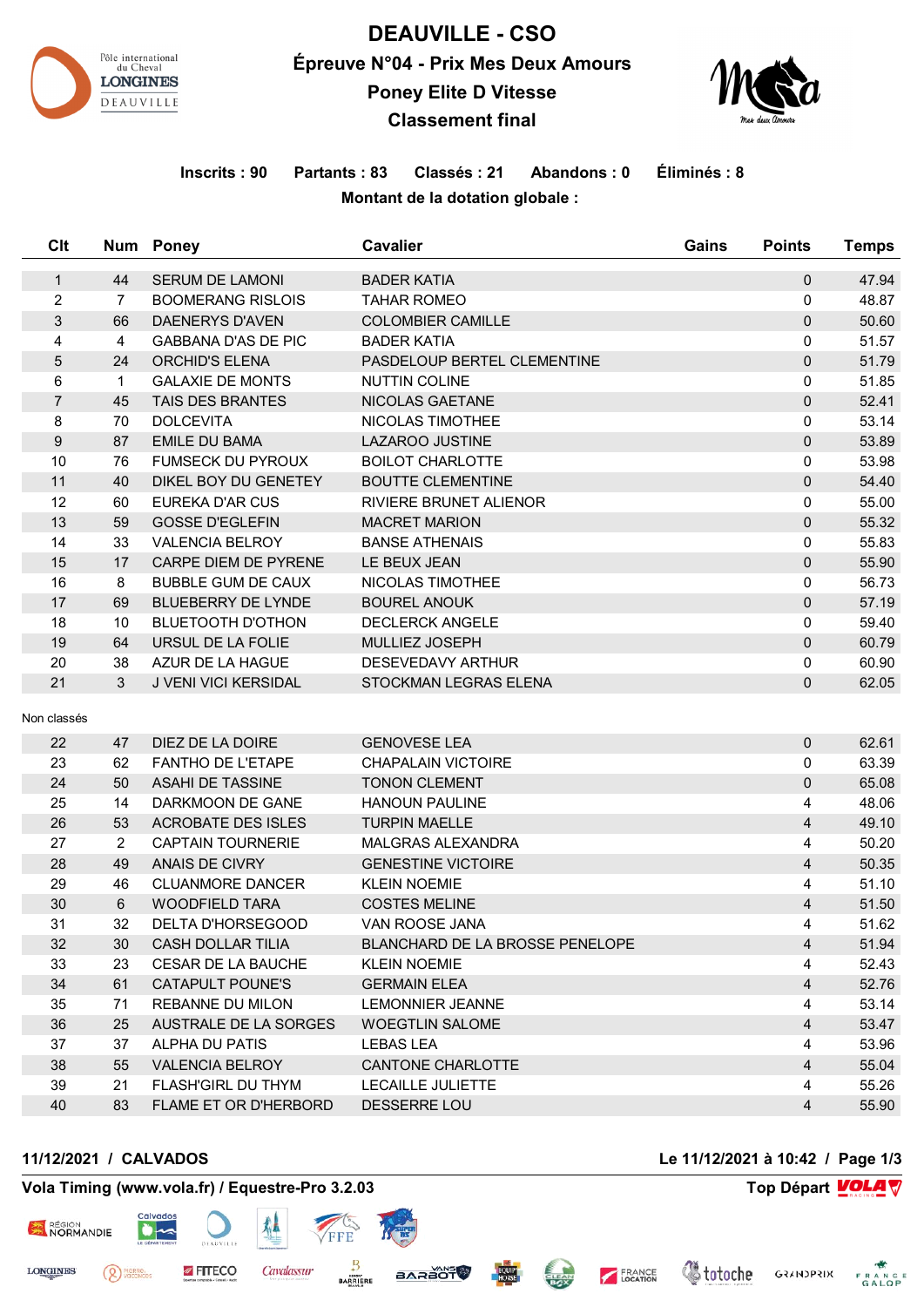

# **DEAUVILLE - CSO Épreuve N°04 - Prix Mes Deux Amours Poney Elite D Vitesse Classement final**



| C <sub>it</sub> | <b>Num</b>      | <b>Poney</b>                 | <b>Cavalier</b>         | Gains | <b>Points</b>    | <b>Temps</b> |
|-----------------|-----------------|------------------------------|-------------------------|-------|------------------|--------------|
| 41              | 19              | <b>BALADIN DE MAFLEURIO</b>  | <b>GREBERT FAUSTINE</b> |       | $\overline{4}$   | 56.19        |
| 42              | 42              | <b>ADRENALINE DES ISLES</b>  | <b>TURPIN CLARA</b>     |       | $\overline{4}$   | 56.59        |
| 43              | 68              | <b>EGERIE DE JOMAT</b>       | <b>VEXTARD LOU</b>      |       | $\overline{4}$   | 57.67        |
| 44              | 90              | <b>TEQUILA DES MONTS</b>     | <b>BERHOUET CAMILLE</b> |       | $\overline{4}$   | 57.69        |
| 45              | 29              | <b>VIDOCK DE BERDER</b>      | <b>TONON CLEMENT</b>    |       | $\overline{4}$   | 58.40        |
| 46              | 9               | DOLLY ROSE ANGEL             | <b>LEMASLE MARGAUX</b>  |       | $\overline{4}$   | 58.98        |
| 47              | 36              | QUASCOU                      | <b>FONLUPT LEANNE</b>   |       | $\overline{4}$   | 59.30        |
| 48              | 85              | <b>BOOMERANG DE TASSINE</b>  | <b>CHARLON NINE</b>     |       | $\overline{4}$   | 62.60        |
| 49              | 35              | <b>JIVE STAR D'AREZZO</b>    | DEBEAUVAIS SIXTINE      |       | $\overline{4}$   | 63.98        |
| 50              | 12              | <b>VICTOR DE WAHAGNIES</b>   | THIBAULT LEANE          |       | 5                | 68.16        |
| 51              | 65              | E CINN                       | <b>FONTAINE ENORA</b>   |       | 5                | 69.04        |
| 52              | 56              | <b>NEW ESTATE NAMA</b>       | <b>OUAHMED LYNA</b>     |       | 6                | 72.31        |
| 53              | 79              | UNIONJACK D'AS DE PIC        | LE LAY EMMA             |       | $\,6\,$          | 74.96        |
| 54              | 26              | ATTILA DE LA BAUCHE          | <b>MILON MAHAULT</b>    |       | $\overline{7}$   | 76.85        |
| 55              | 63              | CARAMEL DE KERDUFF           | <b>CORRE LOLA</b>       |       | $\overline{7}$   | 77.12        |
| 56              | 73              | FEE D'EDEN BOISVINET         | <b>GROUSET CLEMENCE</b> |       | 8                | 51.17        |
| 57              | 31              | <b>TIVANO D'ELB</b>          | <b>LEBRUN VICTOR</b>    |       | 8                | 53.19        |
| 58              | 39              | QUIPROCO DES COURS           | <b>ROGER SOLVEIG</b>    |       | 8                | 53.78        |
| 59              | 28              | <b>CASSINI DE GUERMANTES</b> | EECKHOUT AGATHE         |       | 8                | 55.44        |
| 60              | $5\phantom{.0}$ | <b>VICKY DE FOJ</b>          | <b>BERGER PAUL</b>      |       | 8                | 56.33        |
| 61              | 34              | CARDANUM DE GRANGUES         | POIRE LEA               |       | 8                | 56.37        |
| 62              | 41              | <b>GO VALENTINO SHADAY</b>   | <b>BOUREL ANOUK</b>     |       | 8                | 58.33        |
| 63              | 51              | <b>VALENTINO DE MONTMAIN</b> | <b>MORAND CHLOE</b>     |       | 8                | 59.31        |
| 64              | 22              | ELDORADO DU BRIVET           | <b>CASTELAIN ESTHER</b> |       | 8                | 64.69        |
| 65              | 78              | <b>TEATIME SUPREME</b>       | RAIMBOURG AMELIE        |       | $\overline{9}$   | 70.15        |
| 66              | 11              | VICTORIA PHIL*DU GENI        | <b>DOS SANTOS STACY</b> |       | $\boldsymbol{9}$ | 84.75        |
| 67              | 81              | <b>BROOKLANDS D'ANGRIE</b>   | <b>RABOTIN LILLY</b>    |       | 11               | 75.24        |
| 68              | 15              | <b>CUPIDON DE LA NAVE</b>    | KORALEWSKI SANDRA       |       | 11               | 77.42        |
| 69              | 75              | <b>DAUPHIN ROCHE</b>         | DE MORGAN FLORISE       |       | 12               | 55.67        |
| 70              | 57              | <b>TRESOR D'ELIPE</b>        | <b>LETORT MANILLE</b>   |       | 12               | 63.70        |
| 71              | 54              | <b>TERRY'S BALLINA</b>       | <b>DAUFRESNE LILI</b>   |       | 12               | 63.79        |
| 72              | 58              | <b>BARBIE DE BLONDE</b>      | THIBAULT LEANE          |       | 13               | 84.28        |
| 73              | 86              | <b>GRAINE DE STAR II</b>     | <b>MERGEZ ELISE</b>     |       | 15               | 78.60        |
| 74              | 88              | CHOKE DE QUILLIEN            | <b>SUARD MANON</b>      |       | 16               | 57.13        |
| 75              | 16              | <b>DERLY DER LENN</b>        | <b>KREBS JULIE</b>      |       | 16               | 82.72        |

Éliminé

| 13 | DANETTE DE SOUVELLE     | ARBEZ LUDIVINE         |
|----|-------------------------|------------------------|
| 18 | <b>GIVERNY OAK</b>      | TRAN CHARLYZE          |
| 20 | <b>BESOTTED LADY</b>    | D HAUSSY MONTAINE      |
| 43 | RAMAUNA DE RACHES       | DE SOUSA LOU           |
| 52 | LITTLE ROCK VD WITHOEVE | <b>BERGER LENA</b>     |
| 82 | AGATHE DU VAL FLEURI    | <b>BAHEUX ADRIEN</b>   |
| 84 | BEVERLY HILLS           | <b>BERNARDO MAILYS</b> |
| 89 | CRANEUSE SEULANDE       | DA SOLEDADE CLEMENCE   |

Non-partant

**LONGINES** 

27 ELECTRE D'ELB LANOY PIERRE

**BARAOT** 

<sup>PIERRE</sup>

# **Vola Timing (www.vola.fr) / Equestre-Pro 3.2.03 Top Départ VOLA**

FITECO

墾

Cavalassur

FFE

 $\frac{B}{BARRIERE}$ 



**11/12/2021 / CALVADOS Le 11/12/2021 à 10:42 / Page 2/3**

*<u>&totoche</u>* 

FRANCE

**CLEAN** 

**GRANDPRIX** FRANCE